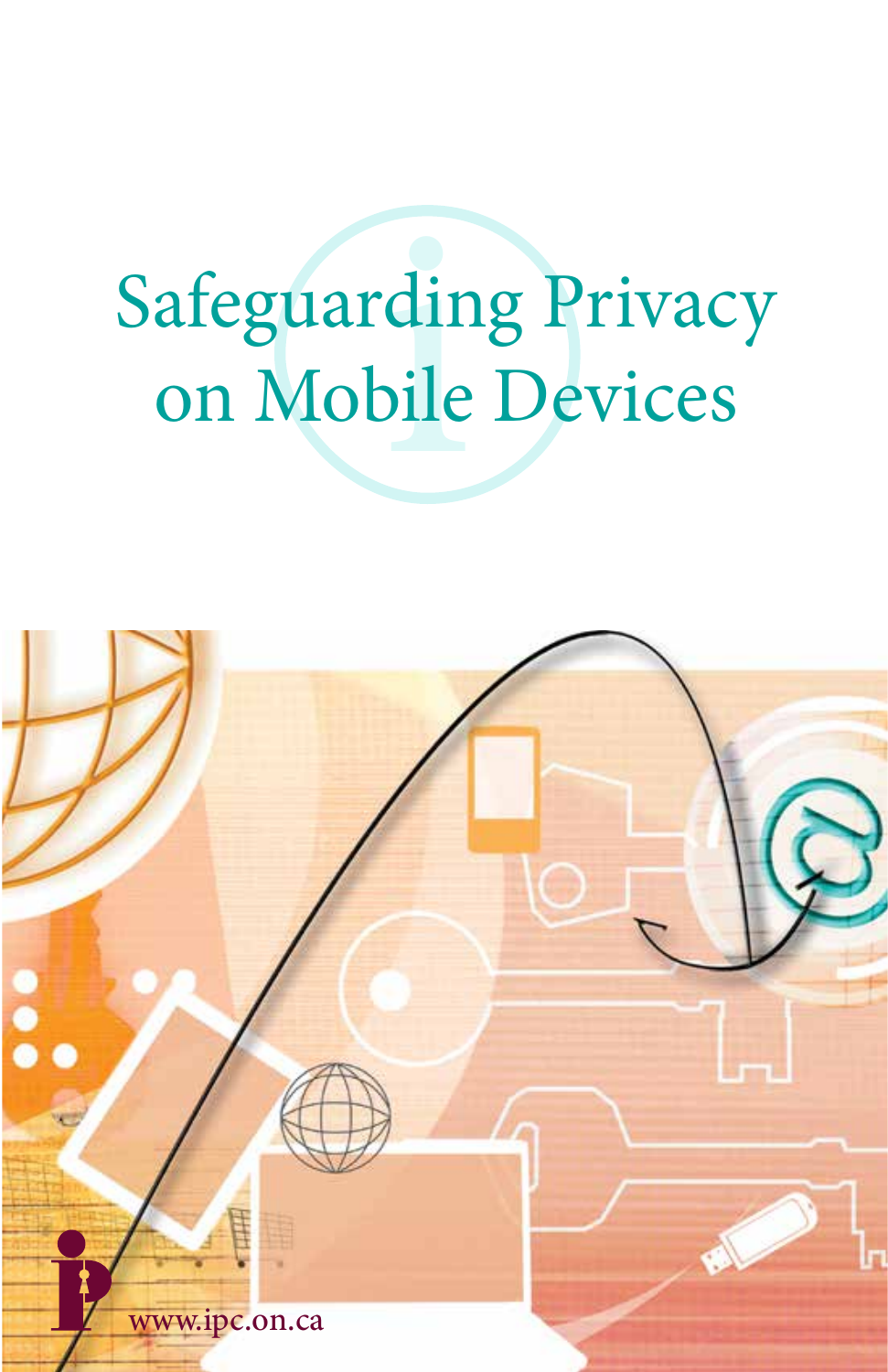

# **Table of Contents Introduction** 1 **Introduction** 1 **1** Tips for Safeguarding Mobile Devices 3 Checklist 4 Further Resources 8 and 2008 and 2008 and 2008 and 2008 and 2008 and 2008 and 2008 and 2008 and 2008 and 2008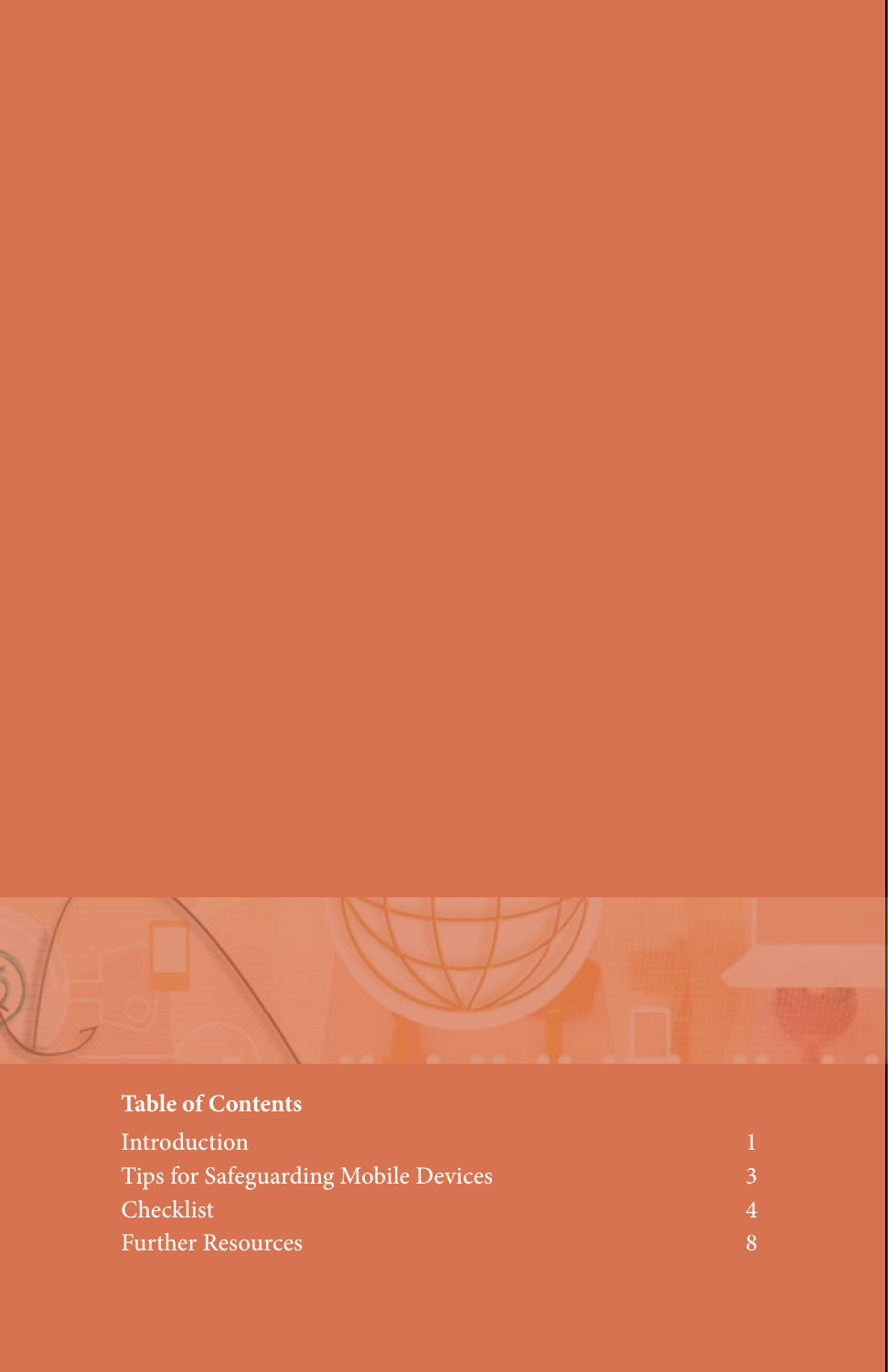# **Introduction**

The ability to seamlessly and continuously move and use information has become an important part our daily lives. Just a few years ago, the most practical ways to transport large amounts of electronic information were through storage and access on laptops or USB keys. Today, the market is literally inundated with devices and services (such as cloud storage) that are capable of storing and transmitting large amounts of personally identifiable information (PII). The technological innovations continue to rapidly evolve and breaches of PII are becoming more common. It has never been more important for organizations and their employees to be *proactive, not reactive,* in protecting PII that is stored and accessed on mobile devices.

PII refers to any information which may be used to identify an individual. In Ontario, we continue to hear stories of breaches of PII on lost or stolen

mobile devices due to inadequate protection. Mobile devices include laptops, mobile phones, smartphones, tablets, USB flash drives, memory cards, and even wearable devices that can take photos or record and transmit biological information (such as blood glucose level or heart rate).

The very nature of mobile devices that makes them so attractive to access and store PII, *their portability*, makes them

# **DID YOU KNOW?**

Login passwords are not enough to secure PII on your mobile device, no matter how strong they are. When a mobile device containing PII is lost or stolen, access to PII must have been both password-protected and **encrypted** to not be considered a breach of PII.

especially vulnerable to loss and theft. But breaches of PII are not inevitable. They can be avoided by proactively implementing safeguards.

A breach costs everyone. It costs the organization time, money, and reputation and it costs the individuals (often thousands of individuals per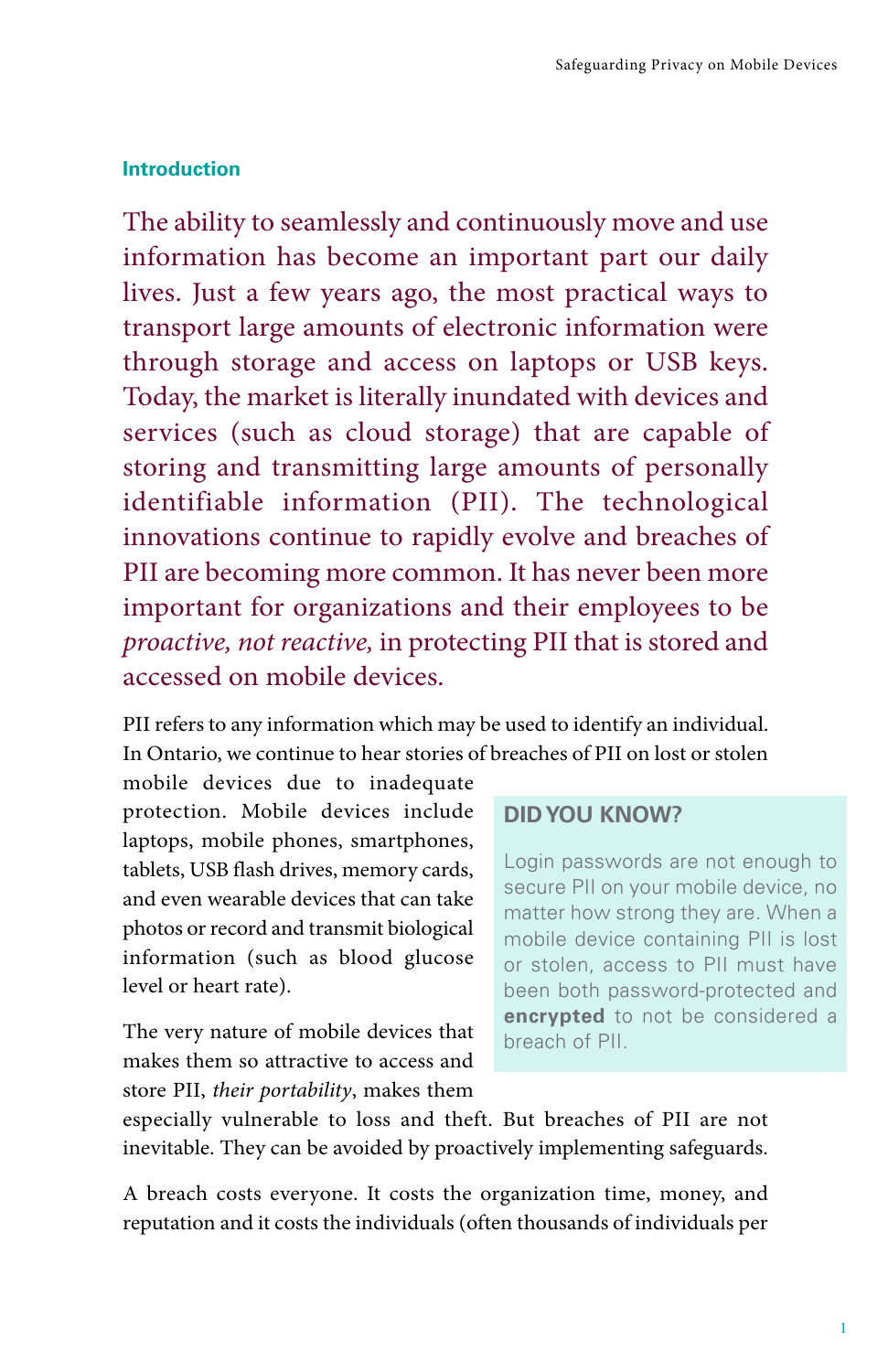breach) possible identity theft, fraud, discrimination, and loss of trust in the organization and its employees to whom they depended upon to protect their privacy.

When PII is stored or accessed on a mobile device while away from an organization's secure network, both the organization and employee are responsible for protecting the information. Organizations are responsible for the privacy and security of the PII they are entrusted with throughout the lifecycle of that information (starting from collection, through to the use, sharing, and finally the removal or destruction of PII) and should have strong information privacy and security policies and practices in place that are shared with and understood by their employees.

There is a rapidly growing trend toward "Bring-Your-Own-Device" (BYOD) whereby personally owned mobile devices (especially smartphones and tablets) are used for work purposes. Whether or not the

# **DID YOU KNOW?**

It does not matter whether a device is corporately owned or personally owned. Organizations and their employees are both responsible for protecting the PII they are entrusted with in the course of their work.

device is corporately or personally owned, both the organization and its employees are responsible for protecting the PII stored and accessed on the device.

Employees are responsible for complying with their organization's information privacy and security policies and should avoid the use of "workarounds." Workarounds enable access, sharing, and storing of PII outside an organization's IT network, which exposes PII to vulnerability. An example includes sending

PII while at work to a personal email address and later accessing the PII outside the organization's secure network. While using a workaround may seem efficient, it compromises the privacy and security of PII. Organizations and employees should work together to improve information flow to avoid workarounds.

It is important to preserve the highest level of security possible on mobile devices used to access PII. "Jailbreaking" and "Rooting" (terms used to describe the process of bypassing restrictions on certain smartphones) may be attractive to those who seek to personalize their device or use otherwise prohibited apps and functions, but they expose your device to a much greater risk of malware and data leakage. Those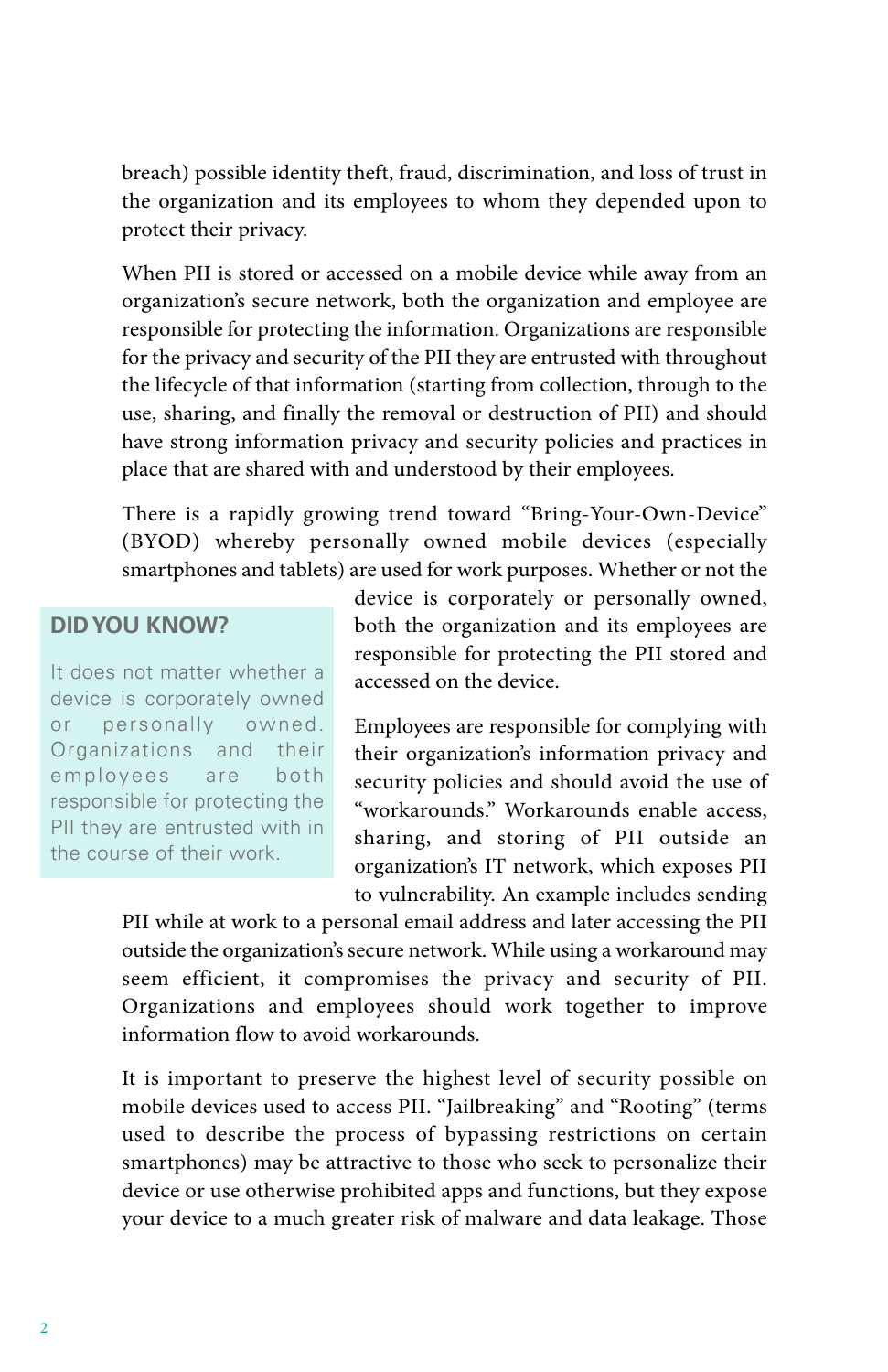who choose to jailbreak or root a device should not use it to access or store PII for work purposes.

## **Tips for Safeguarding Mobile Devices**

Before using your mobile device to store PII, consider alternatives. Is it possible to access the PII you need on a server via a protected remote connection (e.g. a virtual private network)?

Before you remove PII from the workplace, ensure you have authorization to do so and that you are complying with your organization's information security and privacy policies. Only take records of PII with you that you

need to do the work and use deidentified data instead of PII whenever possible.

Make sure that access to PII on your mobile device is protected by strong login passwords and encryption. Many of the breaches that have occurred in Ontario involved mobile devices that were only safeguarded with a login password. Passwords alone do not protect organizations or employees from the legal responsibilities related to a breach, such as notification of individuals when their PII has been lost, stolen, or accessed by unauthorized individuals.

Strong passwords are unique. They should not be shared with other devices, programs, or services (e.g. email, social media, or other

# **DID YOU KNOW?**

USB keys and other portable storage media can be protected in the following ways:

- Consider alternatives. Only store the PII you need for the job. Use de-identified data instead of PII whenever possible.
- Ensure PII is strongly encrypted whenever stored on portable storage devices and use strong passwords to access encrypted PII.
- Keep the device safe from theft and loss and always know what PII is on the device.
- Report lost or stolen devices containing PII to your employer as soon as possible.
- Securely remove PII from your device as soon as you are done with it.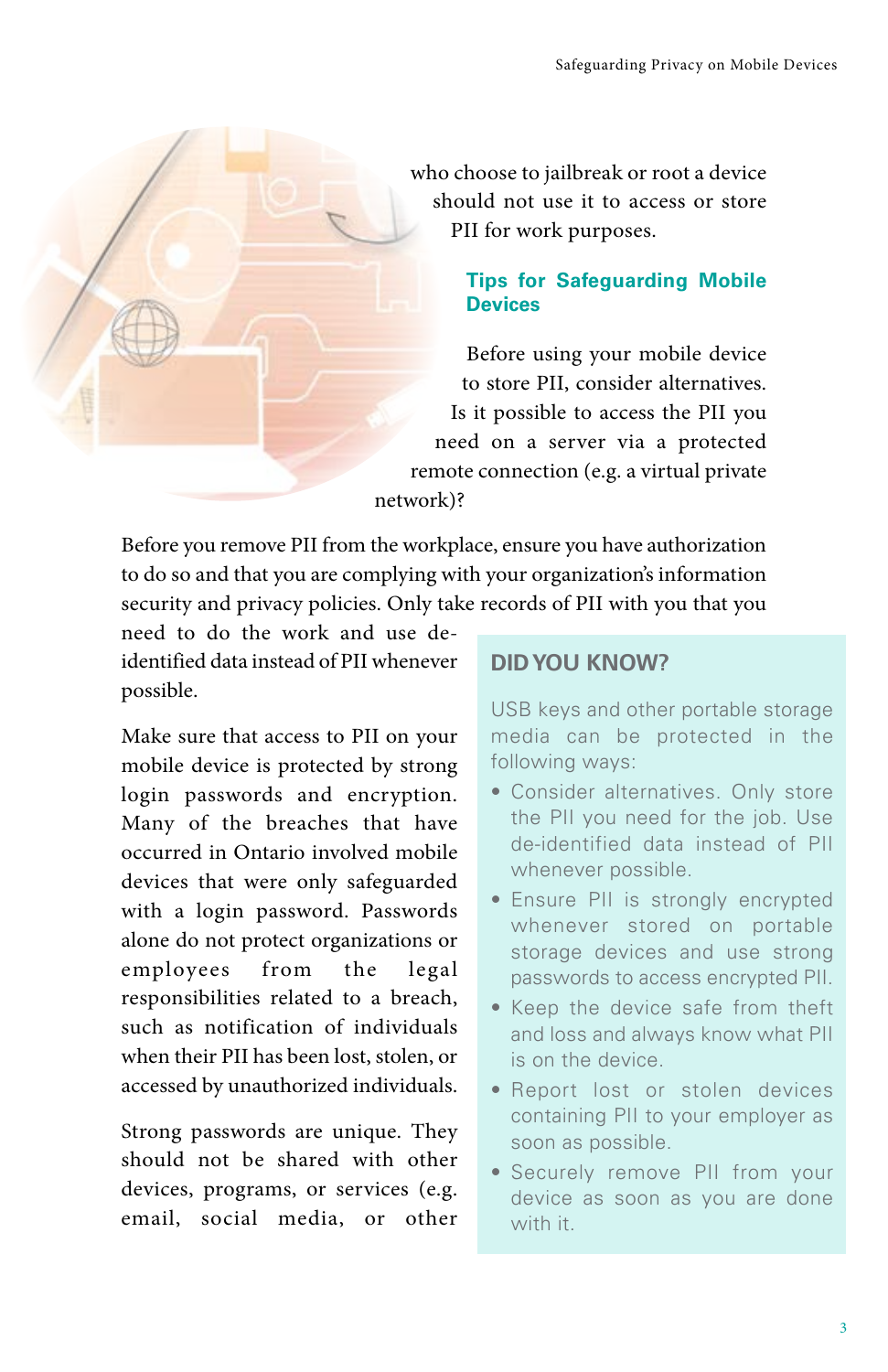# **SAFEGUARDING PRIVACY ON MOBILE DEVICES**

You can protect the personally identifiable information (PII) you store or access on mobile devices for work purposes in the following ways:

# **Consider Secure Alternatives**

4

*Is there a secure alternative available that would allow you to complete the work without storing PII on your mobile device (e.g. remote access)?*

# **Confirm Authorization to Store or Access PII Using a Mobile Device**

*Are you authorized to store or access PII on your mobile device?*

#### **Minimize or De-identify PII Whenever Possible**

*If it is necessary to store or access PII on your mobile device, have you stored the least amount possible and used deidentified data when it will serve the purpose?*

#### **Ensure PII is Encrypted & Use Strong Passwords**

*Is the PII on your mobile device protected from unauthorized access both by strong encryption and strong passwords?*

#### **Avoid Unsecured Networks While Using a Mobile Device**

*Do you make sure you are using secure networks and protocols when sending or receiving PII on your mobile device?*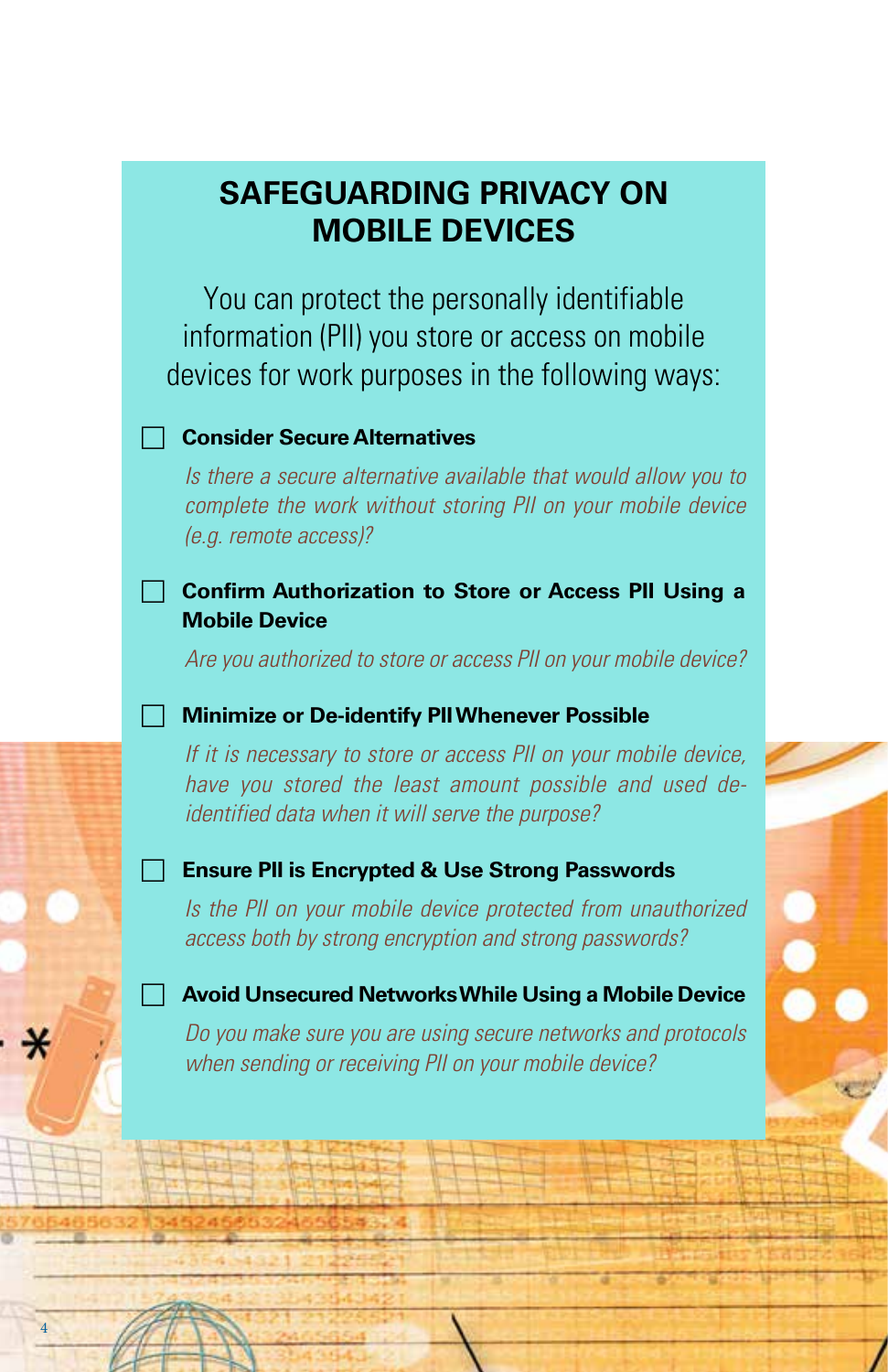# **For Mobile Computing Devices: Use Protective Software & Configure Your Device Settings**

*For laptops, smartphones, tablets, and other mobile computing devices, have you installed and are you using up-to-date firewalls, anti-virus, and anti-theft software? Have the settings on your device been configured to protect PII from unauthorized access?*

# **Be Aware of the Physical Security of the Mobile Device**

*Do you make sure your mobile device is transported and used in a secure manner to prevent loss, theft and "shoulder-surfing" or eavesdropping?*

## **Know the PII on your Mobile Device**

*If your mobile device were to be lost or stolen, could you identify all the PII stored on it?*

# **Report Immediately the Lost or Stolen Mobile Device**

*If you were to experience loss or theft of your mobile device, are you aware of whom to contact in your organization to report the loss and when you should file a police report?*

# **Remove PII from your Device as Soon as Possible**

*Do you make sure to securely remove all PII stored on your device as soon as possible?*

Securing your laptops, smartphones, tablets, USB keys & other portable media…

# **Passwords are not enough!**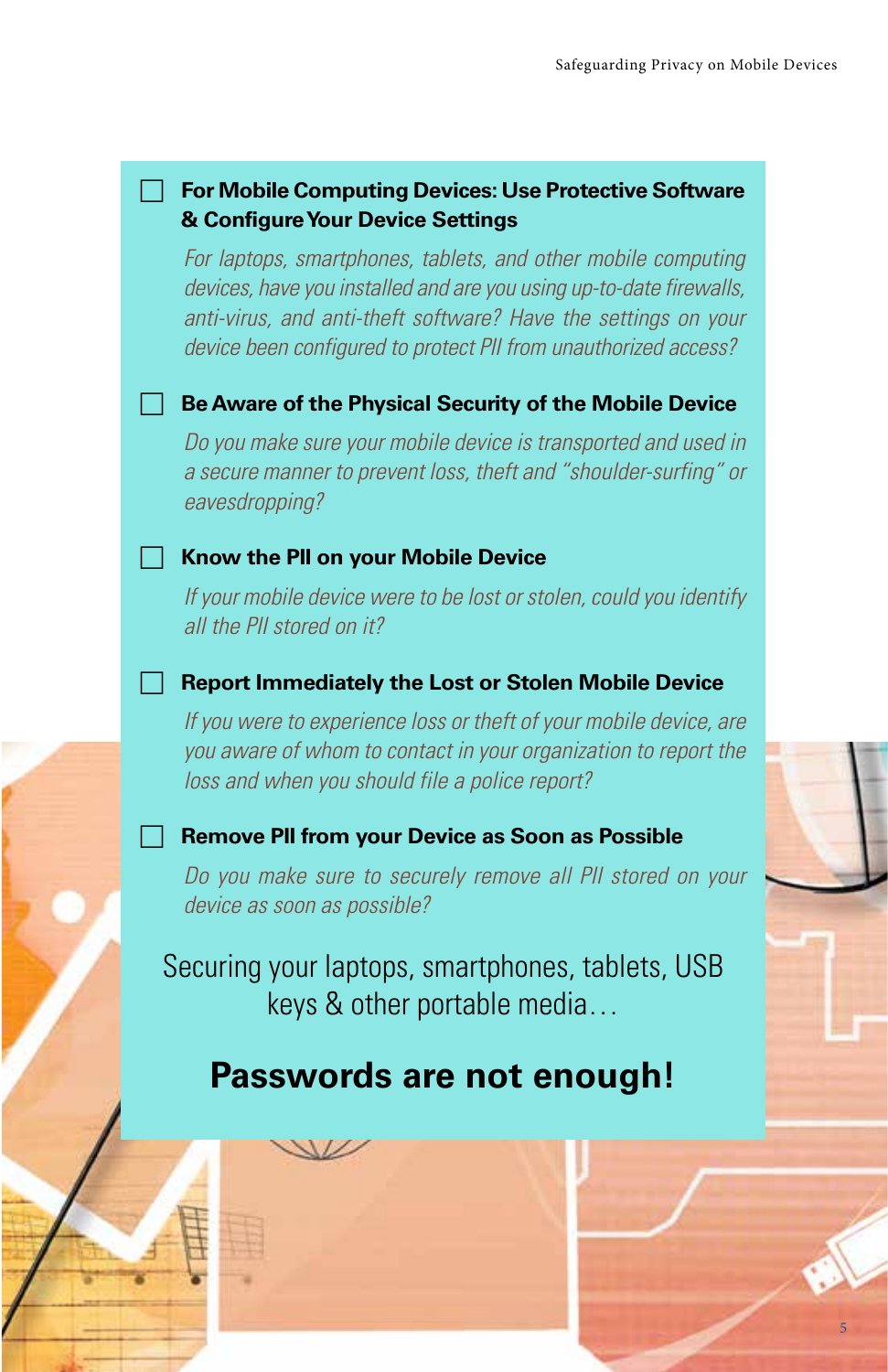accounts). A password used to protect a device should not be the same password used to access files of PII within the device. A strong password consists of at least eight characters (fourteen or more is ideal) and should be a combination of upper and lower case letters, numbers, and symbols (such as \$, #, or !). Avoid any single words that can be found in the dictionary of any language (whether spelled backwards or forwards).

Ensure mobile computing devices are installed with protective software. Laptops, smartphones, and tablets should use a personal firewall, anti-virus, anti-spyware, and anti-theft programs that are up-to-date with the latest security patches. If you lose your mobile device, there are often programs and services available for locating and remote-wiping the device, which means you or your organization's IT department would be able to remove the PII on your mobile device before anyone else is able to access it.

# **DID YOU KNOW?**

Laptops, smartphones, tablets and other mobile computing devices should include additional safeguards for the protection of PII:

- These types of mobile devices should have up-to-date firewalls, anti-virus, and anti-theft software installed.
- You should configure the settings on these types of devices to provide the highest level of security (e.g. automatic lock).
- Avoid unsecure networks when connecting to the Internet.

Mobile computing devices can also be configured to improve the privacy and security of the information they contain. For example, enabling the automatic lock feature will require a password to access the device at a predetermined time interval. You may also be able to configure the settings of the device so that a certain number of failed attempts to access the device will result in automatic deletion of the information it contains. These configurations may already be part of your organization's information privacy and security policies.

Do not leave mobile devices containing PII unattended in public places (such as conferences or coffee

shops) and avoid accessing PII in the open, where people looking over your shoulder could easily view it. Consider using a protective case with a physical lock to transport your mobile device and leave your contact information attached to the device so that if it is lost, it may be possible for someone to return it to you.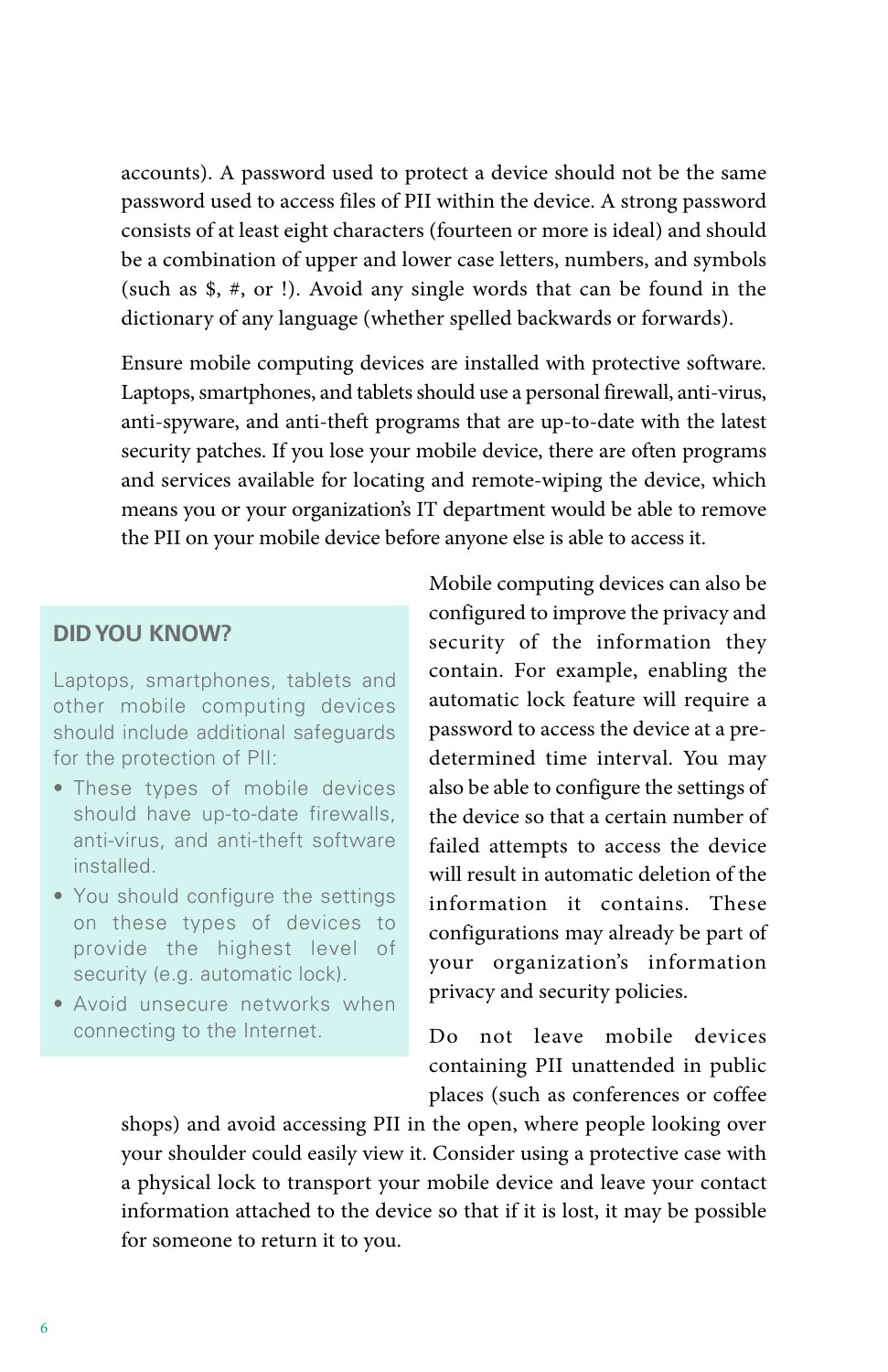Be mindful of the networks you use to connect your mobile computing device to the Internet when outside your organization's secure network. Avoid connecting to unsecured Wi-Fi networks (also known as "hotspots"). Doing so may result in the information you send and receive being transmitted in plain text, which makes it susceptible to eavesdropping. If you must use an unsecured Wi-Fi network, be sure to limit your activity involving PII to websites that offer encrypted connections for the duration of your session (look for *https* instead of *http* at the start of the URL in the address bar of your browser).

Bluetooth technology allows two devices to share information wirelessly over short distances (similar to Wi-Fi, but only on paired devices). Connect via Bluetooth to devices that support data encryption (as of Bluetooth v2.1, encryption is enabled by default) whenever possible. Putting a mobile device in "discover" mode to pair with another device may compromise PII so you should turn the device back to "nondiscoverable" when you're finished setting up the Bluetooth connection.

You should always be prepared in the case of a breach by knowing the PII that you have on your mobile device. If and when a breach happens, contact your organization right away. Knowing the PII and who it pertains to will help you when notifying affected individuals. If the device is unencrypted and you are unable to remotely wipe the PII, consider filing a police report.

Any PII that is kept on a mobile device should be stored there only as long as necessary to serve its intended purpose. When you are finished with the PII, make sure you securely remove it with a digital wipe utility program, or check with your IT department for their assistance.

Lastly, knowing your responsibilities to protect PII can go a long way toward protecting everyone's privacy. Be aware of when you might be handling PII and be proactive in protecting it.

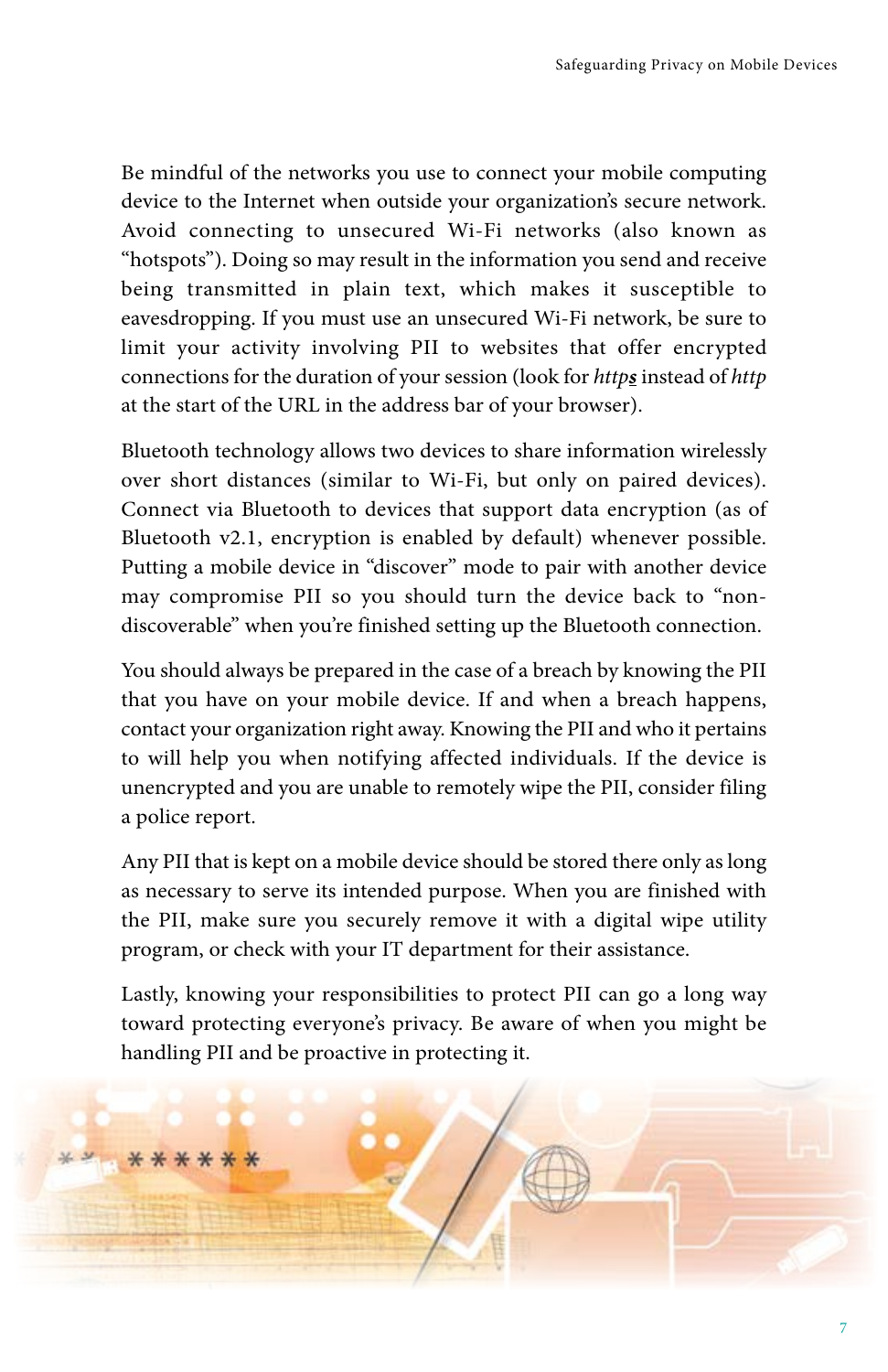#### **Further Resources:**

The IPC has the following additional materials available in print or for download on our website at www.ipc.on.ca:

*Encrypting Personal Health Information on Mobile Devices (Fact Sheet),*  May 2007

*Health-Care Requirement for Strong Encryption (Fact Sheet),* July 2010

*Privacy Breach Protocol: Guidelines for Government Organizations (paper),*  March 2012

*Safeguarding Personal Health Information When Using Mobile Devices for Research Purposes,* Sep 2011

*What to do When Faced with a Privacy Breach: Guidelines for the Health Sector (paper),* June 2006

*Order HO-004 (Health Order addressing stolen laptop containing personal health information*), Mar 2007

*Order HO-007 (Health Order addressing need for encryption on mobile devices),* Jan 2010

*Order HO-008 (Health Order addressing unencrypted stolen laptop containing personal health information),* Jun 2010

*Secure Destruction of Personal Information (fact sheet),* Dec 2005

*Elections Ontario's Unprecedented Privacy Breach: A Special Investigation Report,* Jul 2012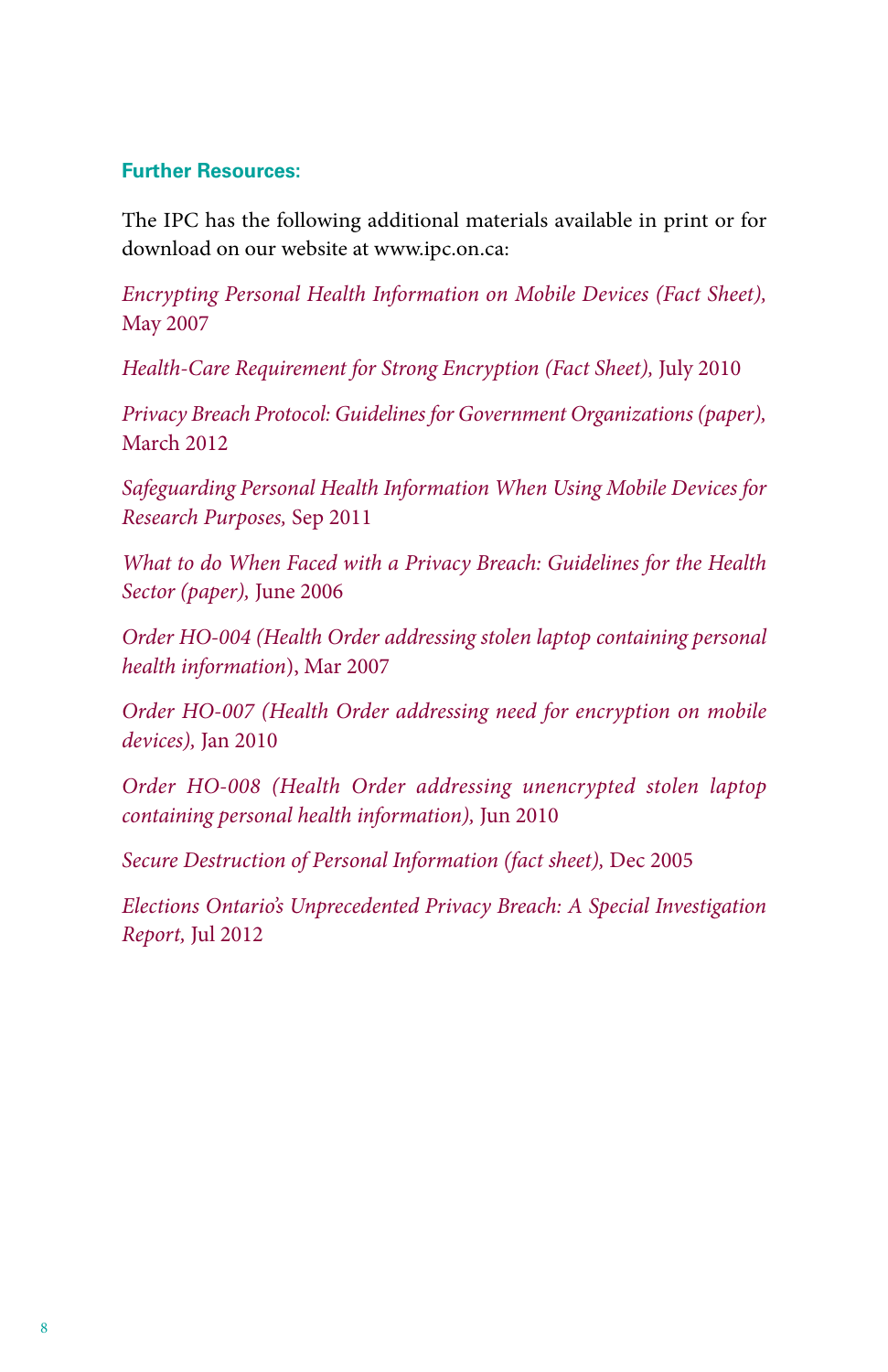